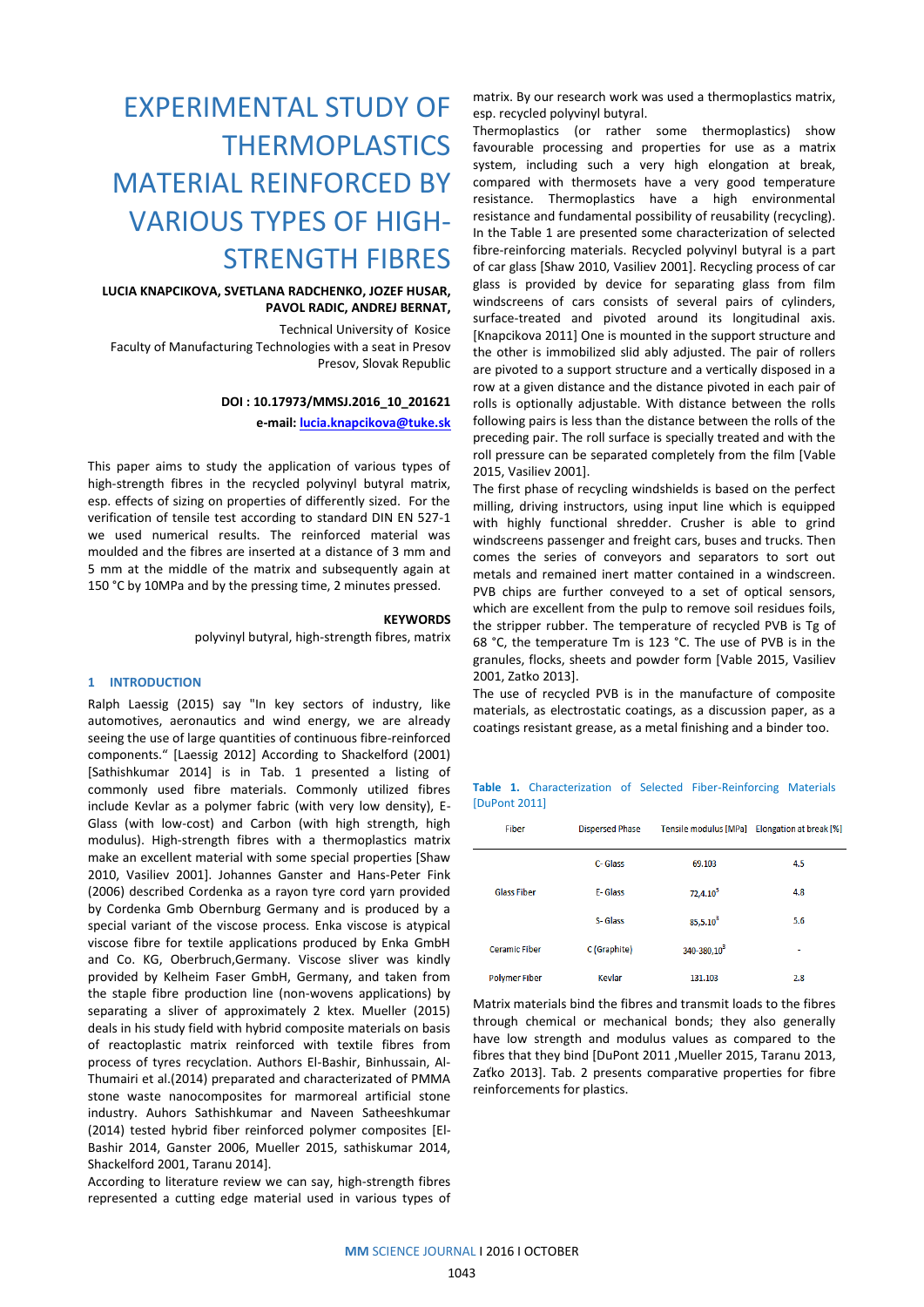|               |  |  | Table 2. Common Properties of fiber reinforcements for plastics |  |
|---------------|--|--|-----------------------------------------------------------------|--|
| [DuPont 2011] |  |  |                                                                 |  |

| Property                                 | Glass (E) | Carbon (High<br>Tenacity) | Aramid<br>(Kevlar 49) |
|------------------------------------------|-----------|---------------------------|-----------------------|
| Tensile strength<br>[MPa]                | 3100      | 3450                      | 3600                  |
| <b>Tensile modulus</b><br>[MPa]          | 76        | 228                       | 131                   |
| <b>Elongation at break</b><br><b>1%1</b> | 4.5       | 1.6                       | 2.8                   |
| Density [g.cm <sup>-3</sup> ]            | 2.54      | 1.8                       | 1.44                  |

#### **2 EXPERIMENTAL PROCEDURE**

Material Using polyvinyl butyral (PVB) as a matrix (Fig.1) comes from automotive and architectural laminated glass, from different backgrounds. [Barry 2000, Din 1997, Karsli 2015, Jinian 2015] It is used in glass recycling plants recovered. After recycling process of car glass we obtained the remaining PVB film – flakes. It is also necessary use different separation methods and cleaning steps. These ensure that therein and foreign contaminants such as glass, rubber, wood, metal and PVC are removed. At the end of the recycling process is a colour separation of the PVB film flakes in process [Karsli 2015].



**Figure 1.** Polyvinyl butyral after windscreen recycling

Properties of thermoplastics PVB Matrix using by our testing: - High elongation,

- By thermosets comparison high temperature stability,
- In general very good life stability,
- Recycling possibility,

- Higher viscosity as by thermosets [Vable 2015, Vasiliev 2001] In the next table (Table 3) are presented characteristics of test specimens by pressing technology.

#### **Table 3.** Characteristics of the test specimens [Knapcikova 2012]

| <b>Equipment Type</b>       | Servitec Polysat 400 S |  |
|-----------------------------|------------------------|--|
| <b>Pressing Temperature</b> | 150 °C                 |  |
| Pressure                    | 10 MPa                 |  |
|                             | 5 min(PVB-resin)       |  |
| <b>Pressing Time</b>        | 15 min (with filler)   |  |
|                             |                        |  |

The homogenization of PVB was realized by kneading equipment (BRABENDER, Germany). Homogenization of

mixtures was conducted at 150 °C, during 30 min, torsion moment is 18 1/min, and the machine temperature is 200 °C.

Pressing process takes place in three cycles:

- Pre-heating 20 min
- Pressing a period of 15 min
- Cooling 20 min.

After homogenization of thermoplastic PVB, was pressed test specimens with prescribed dimensions necessary according to standards DIN EN 527-1 [Corny 2014, DuPont 2011, Zaťko 2013]. The specimens were tested to detect the tensile characteristics (E-module, σm and εm) by tensile test (show in Tab. 4) [DuPont 2011, Vasiliev 2001].

#### **Synthetic Fibres as a Filler to reinforce plastic materials**

By the research was used Glass-, Carbon-, Aramid- Fibres and also Cordenka a synthetic fabric with excellent properties using in the tyre industry.

#### **Table 4.** Characteristics of the tensile test [Knapcikova 2012]

| Equipment                | Universalpruefungsmaschine (D) |
|--------------------------|--------------------------------|
| <b>Type</b>              | <b>Zwick 7020</b>              |
| Max. Force               | 20 kN                          |
| <b>Test Speed</b>        | $100$ mm/ min                  |
| <b>F-Module</b><br>Speed | $10$ mm/min                    |
| Standard                 | <b>DIN EN ISO 527-1</b>        |

## The next Table (Table 5) describes mechanical properties of tested fabrics. [Barry 2000, Shackelford 2001]

#### **Table 5.** Mechanical properties of tested fabric

| <b>Fabric</b>               | Tensile modulus [MPa] | Tensile strength [MPa] | <b>Elongation at</b><br>break [%] | Density<br>$[g.cm^{-3}]$ |
|-----------------------------|-----------------------|------------------------|-----------------------------------|--------------------------|
| <b>Glass Fabric</b><br>(GF) | 50000                 | 1500                   | 3.5                               | 2.5                      |
| Carbon<br>Fabric (CF)       | 150000                | 2500                   | 1.5                               | 1.8                      |
| Aramid<br>Fabric (AF)       | 100000                | 2000                   | 2                                 | 1.45                     |
| CordEnka                    | 833000                | 20000                  | 13                                | 1.5                      |

#### **Specimen Preparation**

In the next figure (Figure 2) are the schemes of specimen preparation for the tensile test according to standard DIN EN 527. [Knapcikova 2011, Knapcikova 2012] The samples are clamped such that the protective carton with the edge of the lower jaw closes, so that the fibre is not damaged by the jaw. The matrix of the sample is clamped accordingly so that the zone in which the fibre is buried is exposed. [Knapcikova 2011, Sathishkumar 2014, Shackelford 2001] End of the sample are glued with epoxy resin on carton. In the next steps are describes main characteristics for our test specimen preparation:

- PVB sheet pressing at 125 ° C, 2 min
- Sample cut on the size 20x40 mm
- Sample pieces cut on the narrow side
- Size 3 or 5 mm from the edge of the sample check

• Insert the fibre -bundle to the mark, place specimen with fibre so that the fibres put in the grooves

• Sample press for 2 min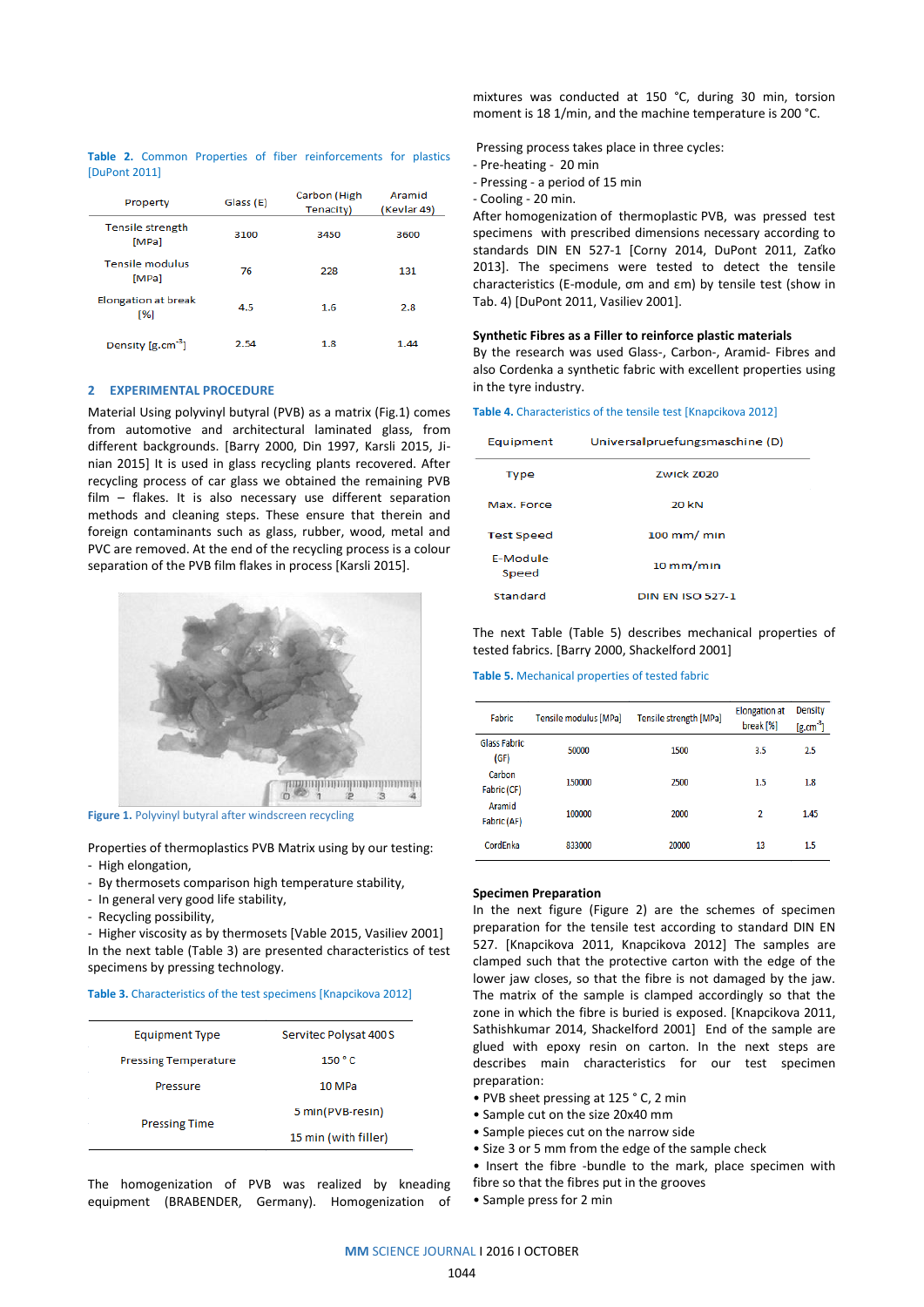

**Figure 2.** Scheme of specimen preparation

In the Fig. 3 is shown specimen prepared for a tensile test according to DIN EN 527. [DIN 1997]



fibre, aramid fibre, Cordenka in thermoplastics PVB matrix)

# **3 RESULT AND DISCUSSION**

These experiments showed that the path for the fibre out of the matrix is relatively wide. Therefore it was decided to experiment with samples in which the fibres were inserted just 3 mm deep into the matrix, to be repeated. These experiments yielded the following results.

# **Table 6.** Results of fibres in PVB matrix after tensile test



**Figure 4.** Results comparison after tensile test according to DIN EN 527 for the σmax



**Figure 5.** Results comparison after tensile test according to DIN EN 527 for the elongation of material

| Fibre    |             | 3 mm in PVB        |                            |       | 5 mm in PVB |                          |
|----------|-------------|--------------------|----------------------------|-------|-------------|--------------------------|
|          | σ max [MPa] | $\epsilon$ max [%] | E-module [MPa] o max [MPa] |       |             | ε max [%] E-module [MPa] |
| Aramid   | 228.7       | 1.39               | 7457                       | 393.6 | 2.25        | 15026                    |
| Carbon   | 95.4        | 1.35               | 5437                       | 134.3 | 1.22        | 8452                     |
| Glass    | 128.7       | 2.45               | 4907                       | 166.8 | 3.42        | 4430                     |
| Cordenka | 63.0        | 1.9                | 2936                       | 124.0 | 6.3         | 2117                     |

As expected, the tensile strength for the types of fibres in the thermoplastic PVB matrix- lower for a material that is at a distance of 3 mm at the middle of the matrix, as the reinforced fibre and inserted at a distance of 5 mm at the middle of the matrix .The value of σmax for each fibres range from 63 MPa to 228.7 MPa for the 3 mm in PVB, values for reinforced material with 5 mm in the PVB is from 124.0 MPa to 393.6 MPa. The value of elongation for each filament ranges from 1.35 % to 2.45% of a 3 mm fibres in the matrix. Results for the distance 5 mm into the matrix are from 1.22% to 6.30 % (Fig. 4-7).



**Figure 6.** Results comparison after tensile test according to DIN EN 527 for the E-module